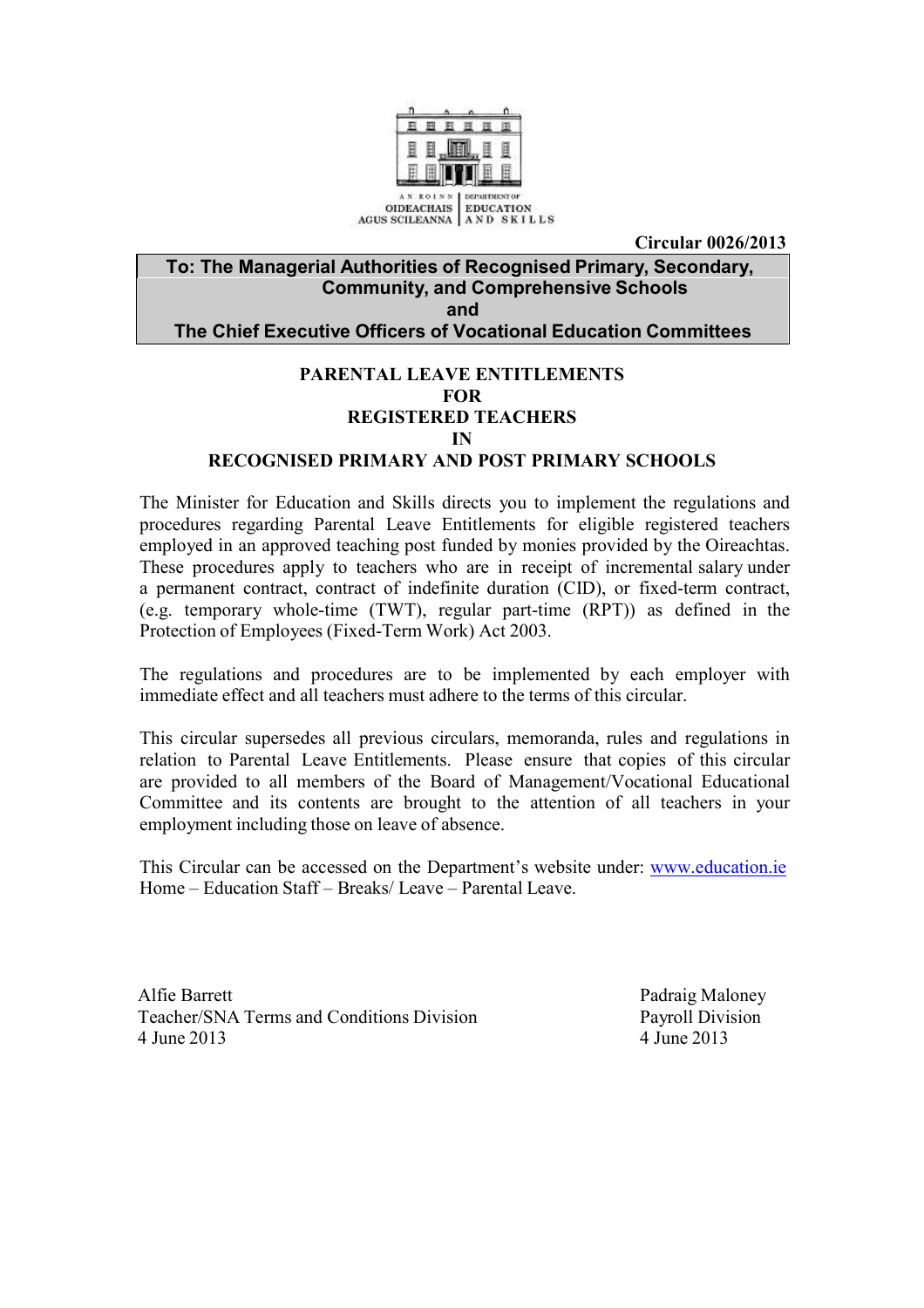#### **PARENTAL LEAVE ENTITLEMENTS**

#### **Definitions**

For the purposes of this circular the following terms shall have the meanings assigned to them here unless the context indicates otherwise:

**Adopting Parent -** the term adopting parent refers to a teacher who is in the process of becoming an adoptive parent and in whose care a child has been placed with a view to making an adoption order.

**Disability** – means, for the purposes of the Parental Leave Acts, an enduring physical, sensory, mental health or intellectual impairment of the child such that the level of care required for the child is substantially more than the level of care that is generally required for children of the same age who do not have any such impairment.

**DSP** – means The Department of Social Protection.

**Employer** – means a Vocational Education Committee (VEC) for vocational schools/community colleges and a Board of Management/Manager in the case of primary, voluntary secondary, community and comprehensive schools. The Vocational Education Committee or Board of Management/Manager may delegate responsibility for matters set out in this circular to the Principal of the school.

**In Loco Parentis** – means the teacher applying for parental leave must be either legally responsible for or fulfil the criterion that he or she is actively parenting the child on an ongoing basis.

**Leave Year** – means the period  $1<sup>st</sup>$  September to  $31<sup>st</sup>$  August in each year.

**Long-Term Illness** – means, for the purposes of the Parental Leave Acts, a long-term illness, the effect of which is that the level of care required for the child is substantially more than the level of care that is generally required for children of the same age who do not have any such long term illness.

**On Line Claims System (OLCS)** – means the system for recording of absences and inputting the claims for the payment of substitute and non regular part-time teachers which is currently operating in primary, voluntary secondary, community and comprehensive schools.

**School Year** – as defined by the Minister for Education and Skills from time to time currently beginning on  $1<sup>st</sup>$  September and ending on  $31<sup>st</sup>$  August in each year.

**Teacher** – means a person registered with the Teaching Council.

**The Department** – means the Department of Education and Skills.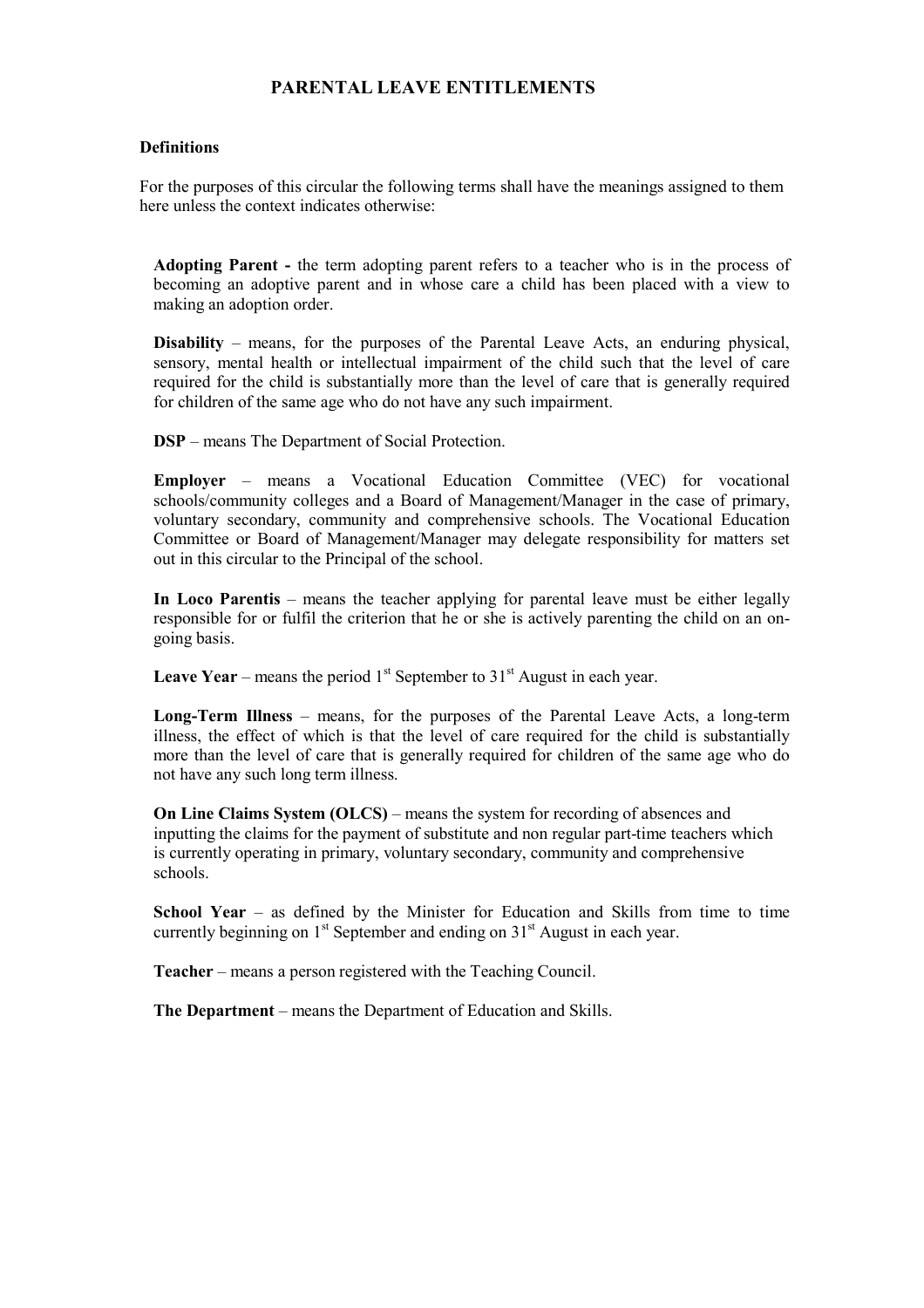## **1. General Information**

- 1.1 Parental leave is a period of **unpaid leave** available to teachers for the purpose of the care of children. It is provided for under the Parental Leave Acts 1998 and 2006 and the European Union (Parental Leave) Regulations 2013 (S.I. No. 81 of 2013).
- 1.2 A teacher on parental leave is deemed for all purposes to be in employment at that time with the exception of remuneration and superannuation. The absence is therefore fully reckonable for all other purposes including seniority*,* access to the redeployment panel, progression on the incremental salary scale and notification regarding posts of responsibility.
- 1.3 A teacher absent on parental leave may not engage in any type of teaching or any other type of paid employment as, under the terms of the Parental Leave Acts, the leave is specifically intended for the care of children.

## **2 Entitlement to Parental Leave**

- 2.1 A teacher is entitled to 18 weeks parental leave in respect of each child up to the age of 13 years or the age of 16 years in the case of a child with a disability and/or long-term illness. There is no obligation however to take the full 18 weeks leave. Applicants who have taken 14 weeks previously may now apply for an additional 4 weeks provided they still meet the entitlement criteria.
- 2.2 Each parent has a separate entitlement to parental leave from his/her job and such leave is available to each parent who meets any of the following criteria:
	- (a) the natural parent
	- (b) the adoptive parent
	- (c) the adopting parent
	- (d) a teacher acting *in loco parentis* to a child
- 2.3 Where a teacher is acting *in loco parentis* it is a matter for the employer to be satisfied that the granting of parental leave is appropriate.

### **3. Eligibility**

- 3.1 A teacher may be eligible for parental leave where s/he has completed one year's continuous employment with the employer from whose employment the leave is taken. This requirement is waived in the case of a teacher compulsorily redeployed into a school provided that s/he has completed one year's continuous employment in her/his former school before being redeployed.
- 3.2 In circumstances where, on the latest day for commencing a period of parental leave, the teacher has less than one year but more than three months continuous teaching service with the employer from whose employment the leave is to be taken, the teacher shall be entitled to parental leave for a period of one week for each month of continuous service completed with his/her employer at the time of the commencement of the leave.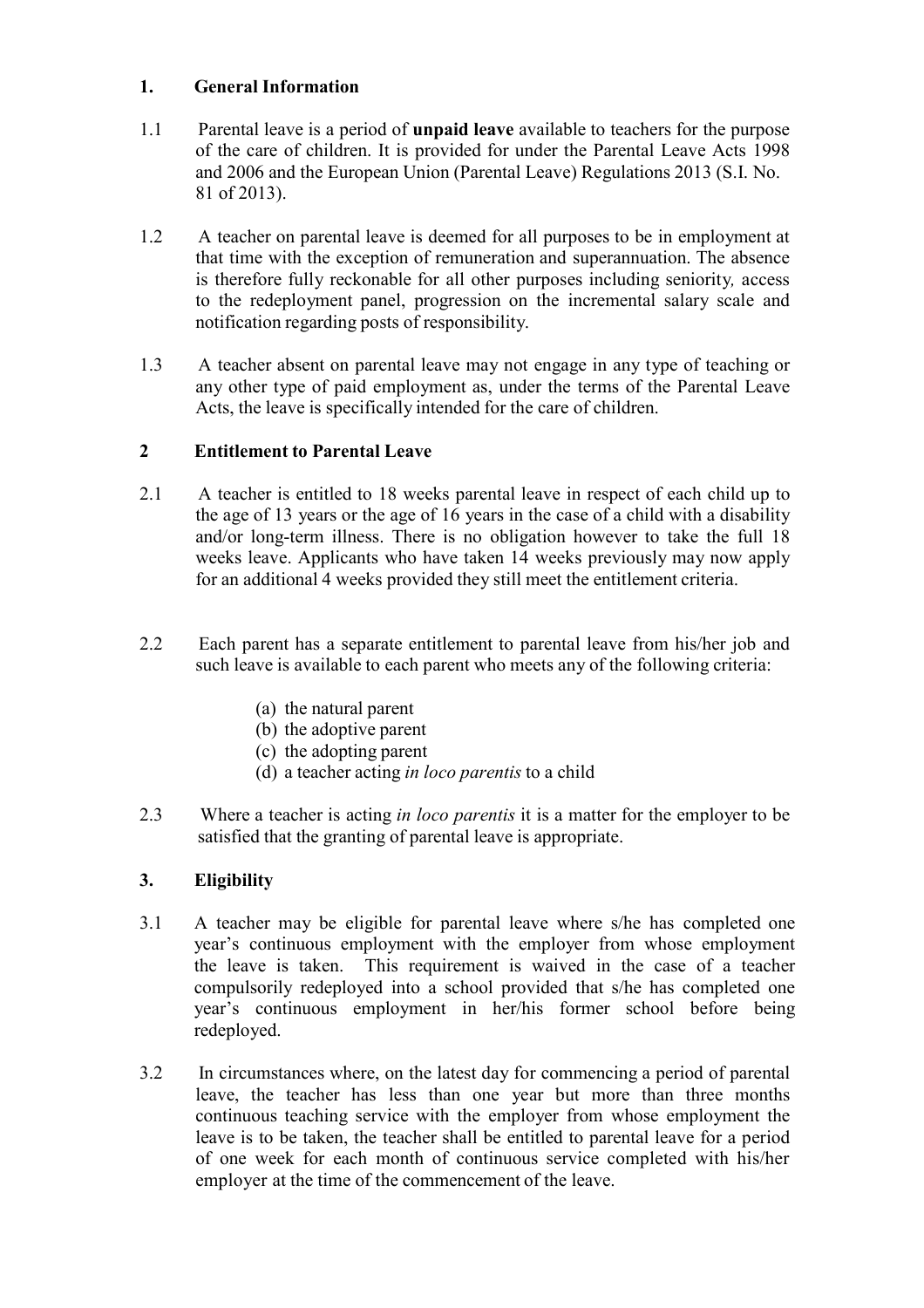- 3.3 A teacher who is on or due to be placed on a panel for redeployment may not apply for parental leave beyond the end of the school year in which his/her post is to be withdrawn.
- 3.4 Entitlement to parental leave shall cease on the expiry of the contract of employment and that contract not having been renewed.

#### **4 Correspondence Address**

4.1 The employer will address all necessary correspondence to the teacher at the address last notified by the teacher and no fault shall lie with the employer in the event that the teacher does not receive such correspondence.

#### **5 Pattern for Parental Leave**

- 5.1 A teacher may avail of parental leave in blocks of at least 1 week up to a maximum of 18 weeks. Please note each period of parental leave must be a minimum duration of 7 consecutive days including weekends, school closures and days on which a teacher is not timetabled for attendance occurring within that period**.**
- 5.2 Where a teacher applies for parental leave for 6 or more weeks, the minimum period which must be granted by the employer is 6 weeks except in the cases of postponement and refusal of parental leave as outlined in paragraphs 9 and 10 below.

#### **6 Special Pattern in Exceptional Circumstances**

- 6.1 In certain circumstances a teacher may avail of parental leave in the form of individual days where a child has particular medical problems that require the attendance of a parent with the child at a hospital, clinic or therapeutic appointment on a regular basis.
- 6.2 In such circumstances certification from the hospital or clinic in respect of the absence must be submitted to the employer and retained on the teacher's personnel file.

### **7 Parental Leave Time Limits**

- 7.1 Entitlement to parental leave shall end
	- not later than the day on which the child concerned attains his/her  $13<sup>th</sup>$ birthday or
	- $\frac{1}{2}$  in the case of an adopted child aged between 11 and 13 years, not later than two years from the date of the adoption order
	- $\overline{\phantom{a}}$  in the case of a child with a disability and or long term illness, not later than the day on which the child attains his/her  $16^{th}$  birthday.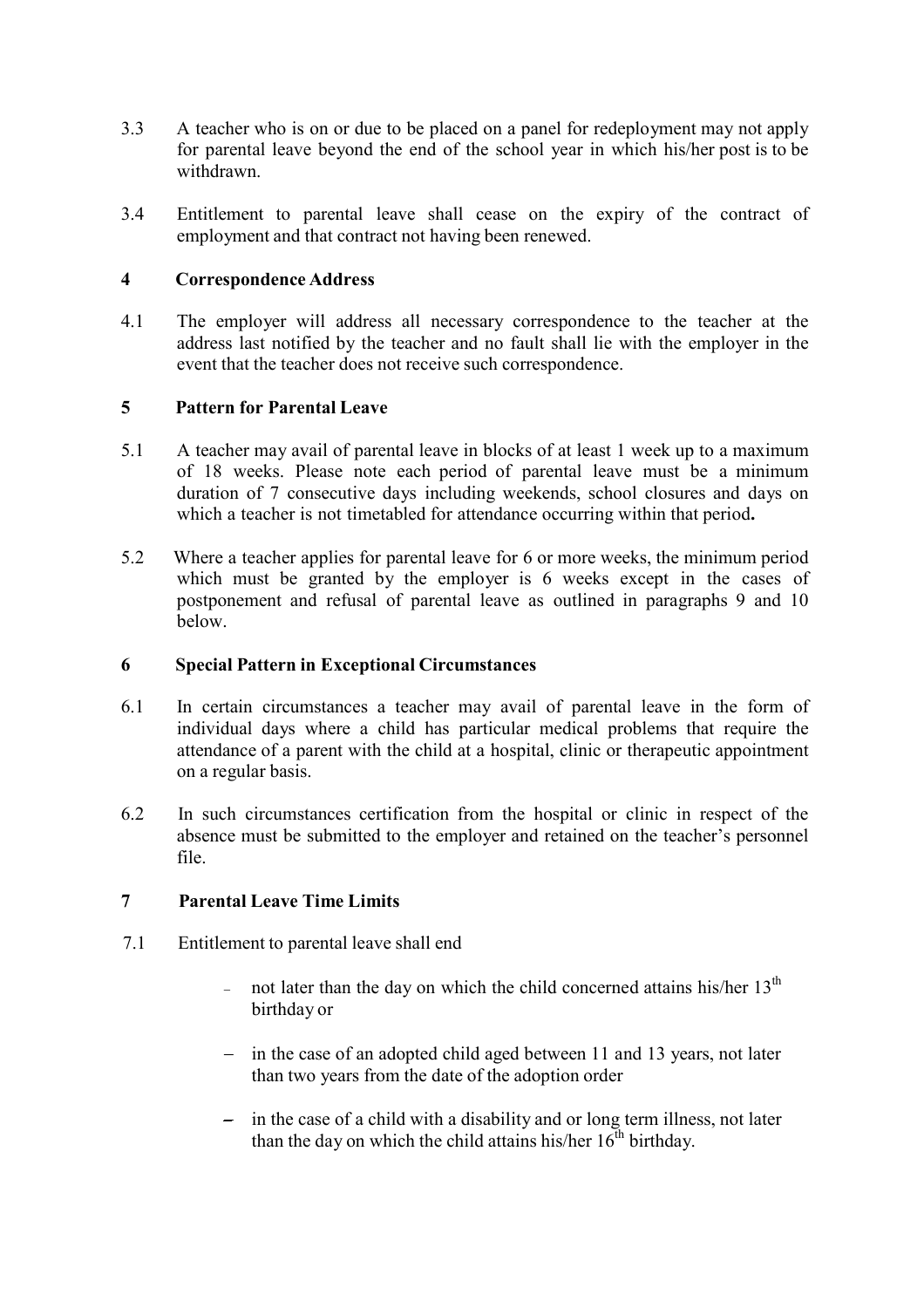7.2 Parental leave for more than 1 child in any period of 12 months may not exceed 18 weeks without the consent of the employer except in the case of multiple births (twins, triplets etc.) where a teacher has a statutory entitlement to take more than 18 weeks in any 12 month period.

## **8. Statutory Annual Leave/Public Holiday Entitlement**

- 8.1 In general full time employees are entitled to 20 days annual leave. Employees who work less than full hours are entitled to annual leave on a pro rata basis.
- 8.2 Any entitlements in respect of public holidays occurring while on parental leave will be addressed by additional annual leave.
- 8.3 These annual leave entitlements are to be taken on existing school closure days that occur in the leave year in question i.e. both before and after the parental leave period. Annual leave entitlements are to be taken at a time outside of the period of parental leave.
- 8.4 When availing of parental leave and there are not enough school closure days in the leave year to absorb all annual leave entitlements, it is permitted to take the necessary days immediately before the parental leave in the same leave year. Alternatively, teachers will be permitted to carry the balance forward to the following leave year but must then take these days during school closures.
- 8.5 Teachers who resign/retire or their employment ceases may be entitled to additional payment in lieu of their accrued leave.

### **9 Postponement of Parental Leave by the Employer**

- 9.1 Parental leave may be postponed in circumstances where granting the leave at that time would have a substantial adverse effect on the operation of the school and ordinarily the leave may only be postponed once. An example of a reason why an employer would postpone parental leave would be a difficulty in obtaining a replacement teacher for the duration of the absence.
- 9.2 In such circumstancesthe employer is obliged to
	- consult with the teacher prior to any decision to postpone the leave
	- where the postponement is deemed necessary, notify the teacher in writing not later than 4 weeks before the intended date of the commencement of the leave
	- ensure that the postponement is not any longer than 6 months from the *original date* on which the parental leave was due to commence
	- agree a new date for the postponed leave to be taken at a time when the teacher would otherwise have been working
	- ensure that any further or subsequent postponement can only be permitted on the grounds where it affects seasonal variation.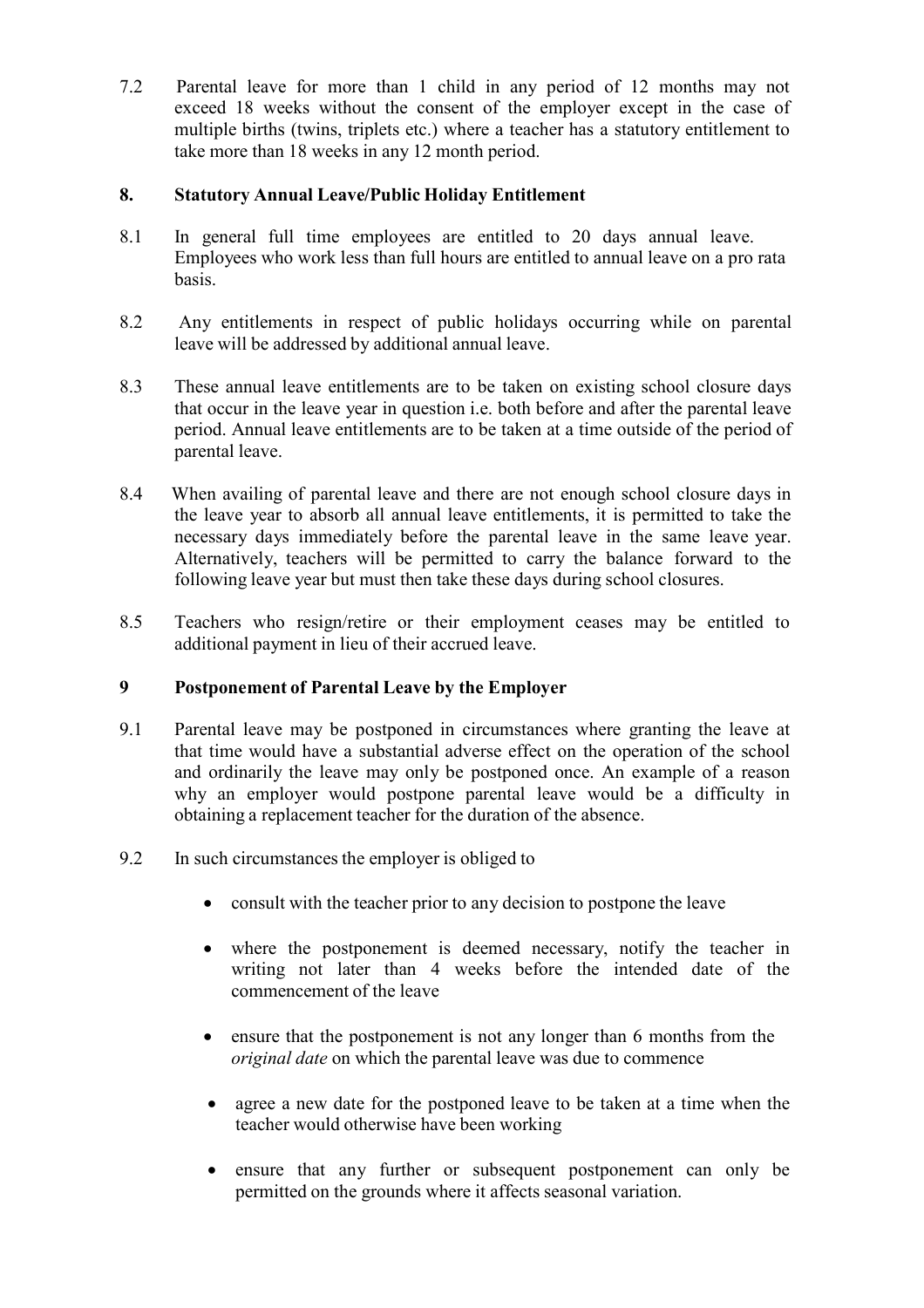- ensure that new confirmation documents (see Paragraph 13 below) agreeing to the new revised dates are signed by both parties with the understanding that this can be further amended provided there is agreement between both parties.
- 9.3. Where solely as a result of postponement of the leave a child passes the age threshold, the entitlement to parental leave is not lost. The leave should be taken as soon as possible after the period of postponement has lapsed on a precise date agreed by both parties.

## **10 Refusal to grant Parental Leave**

- 10.1 Where there are reasonable grounds to believe that the teacher may not be entitled to parental leave the employer may refuse to grant such leave.
- 10.2 In such circumstances the employer is obliged to
	- notify the teacher in writing of the reasons for the proposed refusal and invite him/her to make representations on the matter within 7 days.
	- consider any representations from the teacher before making a final decision on whether or not to refuse the leave
	- where the employer ultimately decides to refuse the leave then the teacher must be notified in writing of the decision summarising the grounds for the refusal.

### **11 Transfer of Parental Leave**

11.1 Subject to the approval of the employer, it is possible to transfer 14 weeks out of the 18 week parental leave entitlement to another parent of a relevant child, provided the other parent is employed with the same employer. In compliance with Council Directive 2010/18/EU, it is necessary for each parent to retain 4 weeks, out of his/her 18 week entitlement, for his/her own personal use. Under that Directive, these 4 weeks may not be transferred to another parent and can only be used by the parent with whom the entitlement originates. This means where both parents are in the one school one parent may avail of 32 weeks and the other 4 weeks.

### **12 Teacher Application**

12.1 Application for parental leave should be made by a teacher to  $his/her$  employer at least 6 weeks in advance of commencement of the leave on the prescribed application form which is attached at Appendix A of this circular.

### **13 Employer Confirmation Document**

13.1 The employer in granting parental leave should, 4 weeks prior to the commencement of the leave, prepare with the teacher the confirmation document attached at Appendix B of this circular. This document constitutes a legal agreement between the parties. A teacher may revoke the application at any point prior to the signing of the confirmation document by both parties.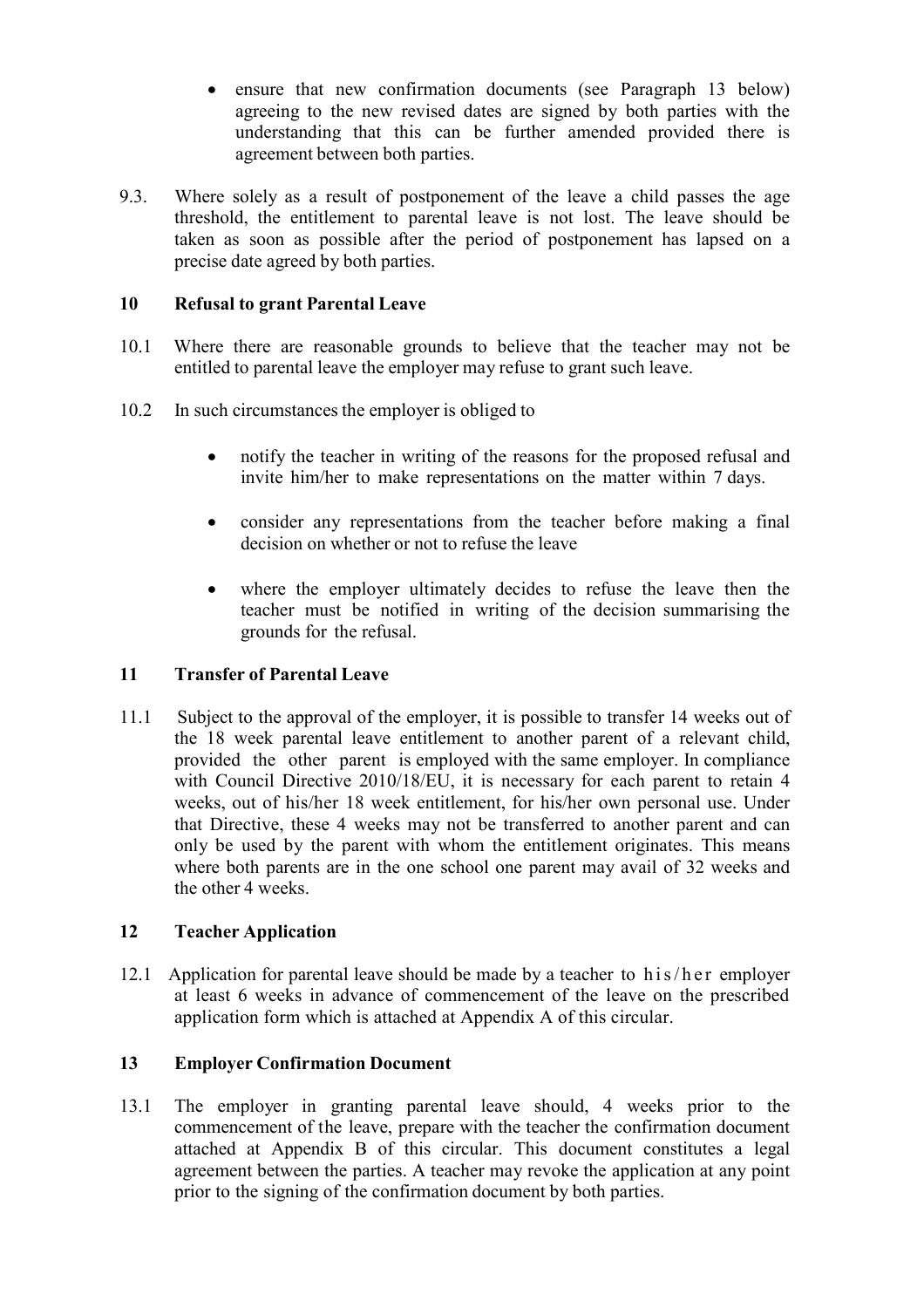## **14 Confirmation to the Department/VEC**

14.1 The school must notify the Department (via recording of the leave on the OLCS)/VEC, not later than 4 weeks prior to the commencement of the leave. As parental leave is unpaid leave, undue delay in recording of the leave may result in overpayment of salary to the teacher concerned. Any overpayment of salary arising in this manner must be recouped from the teacher.

## **15 Replacement Teacher**

15.1 In the case where a replacement teacher is to be employed s/he shall be offered a specified purpose (fixed term) contract and such a contract must state that it is an objective ground that the contract may be terminated in the event of the teacher on parental leave returning to employment earlier than expected.

## **16 Termination of Parental Leave**

- 16.1 Parental leave may be terminated by the employer if there are reasonable grounds to believe that the leave is being used for a purpose other than the care of the child/children concerned.
- 16.2 Before terminating the leave the employer is obliged to
	- notify the teacher in writing that the matter is under consideration, and invite the teacher to make representations within 7 days
	- consider any representations from the teacher before making a final decision
	- notify the teacher in writing of the decision summarising the grounds
- 16.3 The final decision notification should inform the teacher of his/her obligation to return to work after the expiry of 7 days from the receipt of the notice.

### **17 Suspension/Postponement of Parental Leave through illness of the Teacher**

- 17.1 If during, or immediately prior to, the agreed period of parental leave, the teacher concerned becomes ill to the extent that s/he is unable, or will be unable to care for the child it is possible:
	- where the leave has not already commenced, to postpone the taking of the leave to such time as the teacher is fit to resume the care of the child, or
	- where the leave has already commenced, to suspend the taking of the balance of the leave to such time as the teacher is fit to resume the care of the child.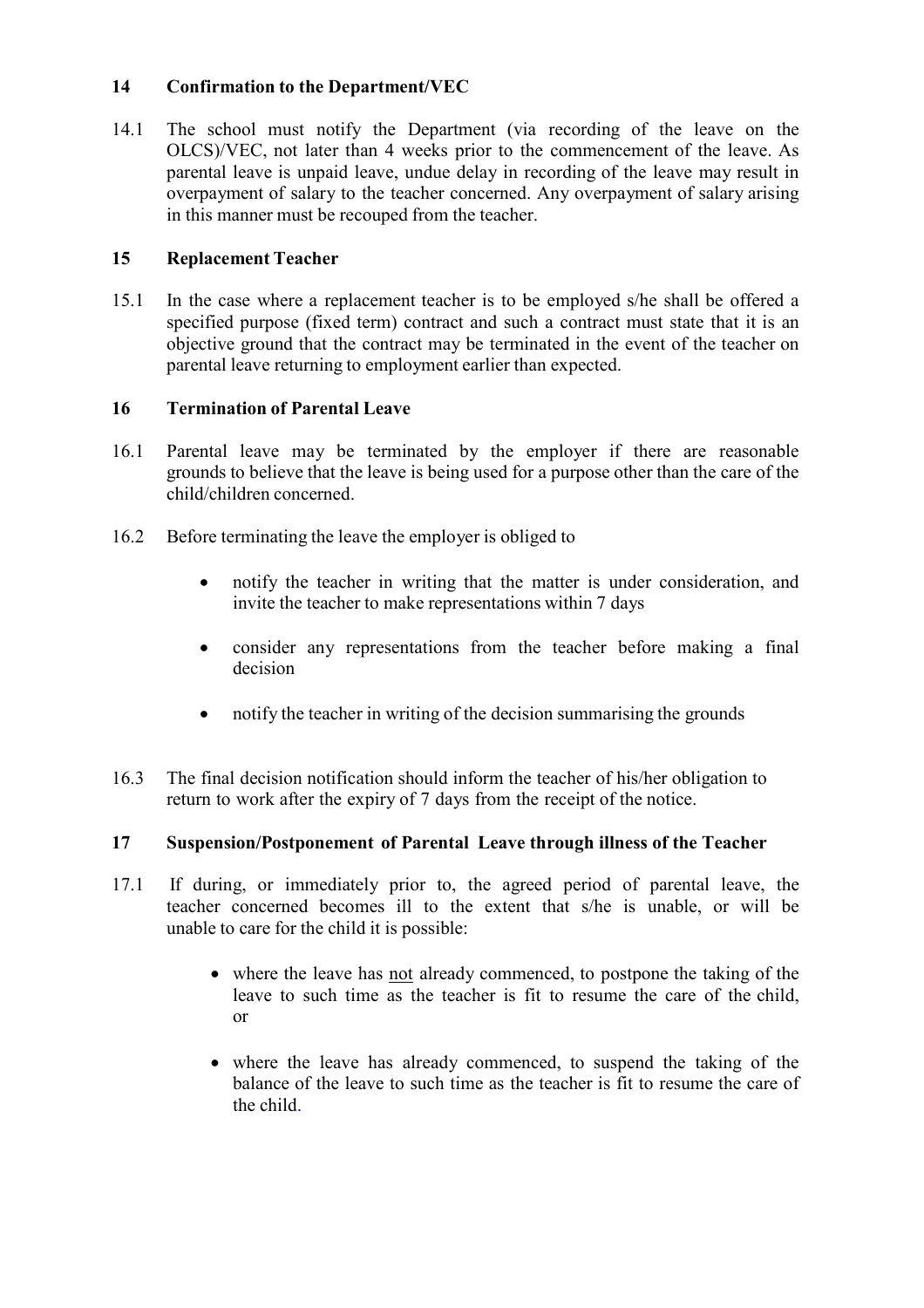- 17.2 Where it becomes necessary due to illness to suspend or postpone the leave the teacher must as soon as is reasonably practicable provide written notification to the employer of the postponement/suspension of the leave due to illness and provide appropriate medical certification to the employer which confirms the teacher's incapacity to care for the child as a result of illness.
- 17.3 It should be noted that the suspended portion of the leave, if it is to be availed of, must be taken as soon as possible after the teacher has been certified fit to resume.
- 17.4 If, purely as a consequence of a suspension of the leave due to the certified illness/incapacity of the parent, the child goes over the age threshold, the entitlement to take the leave remains and must be taken as soon as possible.

## **18 Carryover of remaining Parental Leave from a previous employment**

- 18.1 Subject to the normal age threshold limitations and service requirements, a teacher entering this scheme from a previous employment either in a teaching or non-teaching capacity where some parental leave has already been availed of
	- shall retain his/her statutory right to any unused remainder of parental leave which has been carried over to the new employment, and
	- irrespective of previous arrangements, shall take his/her parental leave in accordance with the terms of this circular.

## **19 Overlap of statutory leave types**

19.1 It is not permissible to be simultaneously absent on two types of statutory leave. Where there is an overlap (e.g. maternity leave), parental leave may be postponed for a reasonable period by mutual agreement between the employer and the teacher.

#### **20 Request to change work hours/pattern**

- 20.1 A teacher returning to work from parental leave may request a change in work hours/pattern for a set period of time.
- 20.2 Such request must be made in writing to the employer as soon as reasonably practicable, but not later than six weeks before the proposed commencement of the set period of time concerned, specifying the nature of the changes requested and the date of commencement and duration of the set period requested.
- 20.3 The employer shall consider that request having regard to the teacher's terms and conditions in relation to leave and remuneration as well as the needs of both the school and the teacher. The employer shall inform the teacher in writing if the request is being granted or refused as soon as reasonably practicable, but not later than four weeks after receiving an application.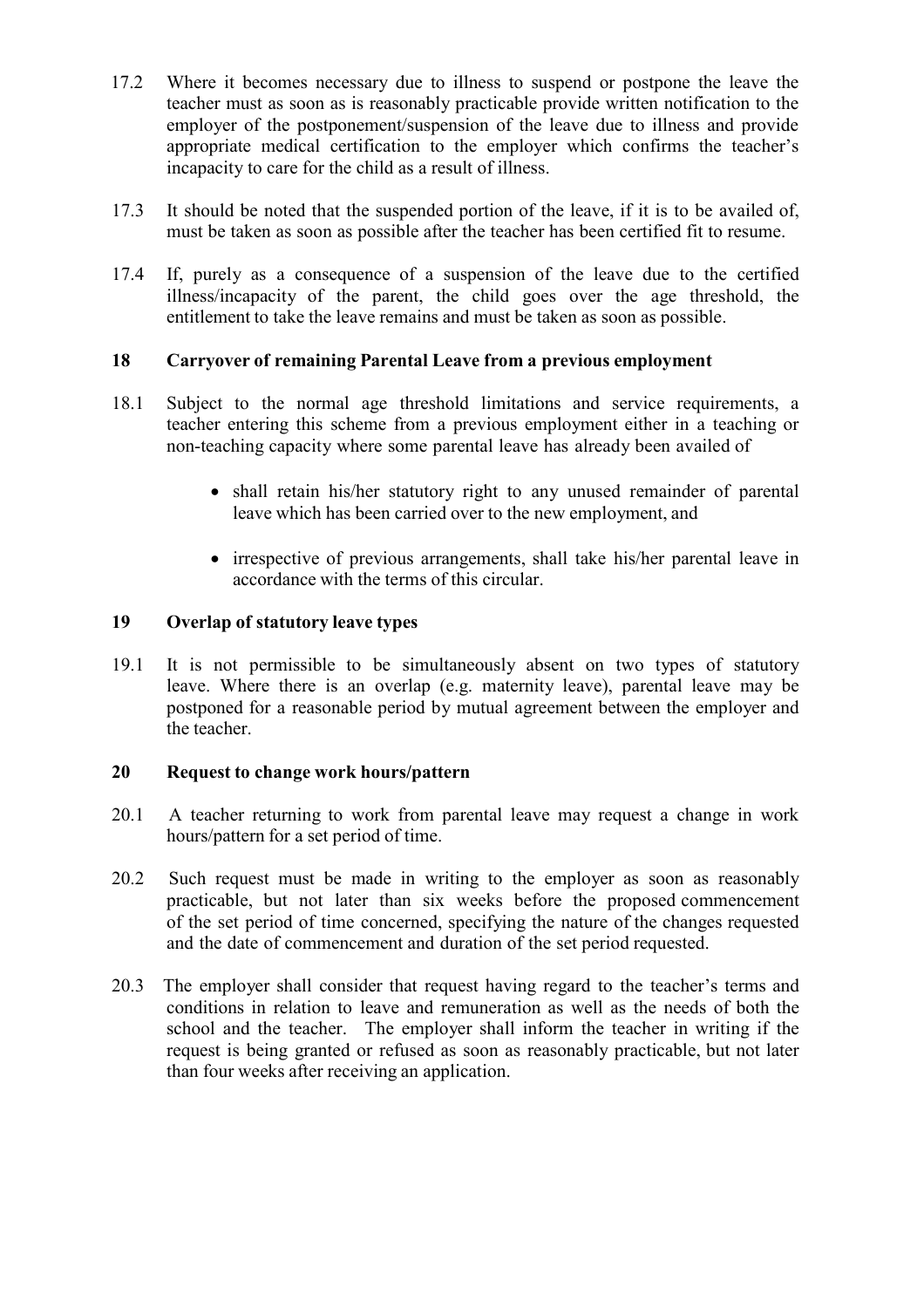20.4 Where the request is approved, both parties must prepare and sign a written agreement which sets out the revised work arrangements, including date of commencement and duration of the changes. The employer must retain the original agreement on file and give a copy to the teacher. At any time before the agreement has been signed, the teacher may, by notice to the employer in writing, revoke the requested change to work hours/pattern.

## **21 Voluntary Deductions**

21.1 Voluntary deductions from salary cease when a teacher goes on parental leave. It is the sole responsibility of a teacher availing of parental leave to ensure that medical insurance policies, income continuance insurance, union subscriptions, credit union payments etc. do not lapse. No liability rests with the Department/VEC for policies of any nature which lapse. Further details in relation to voluntary deductions can be found on the Department's website [www.education.ie](http://www.education.ie/) under Education Staff – Information – Payroll & Financial – Voluntary Deductions.

## **22 Social Welfare Arrangements**

22.1 All queries in relation to Social Welfare arrangements and appropriate credits should be directed to the Department of Social Protection.

## **23 Compliance**

- 23.1 All teachers/employers must adhere to the regulations and procedures set out in this circular. Failure to abide with the regulations and procedures will be dealt with under the agreed disciplinary procedures and may lead to the cessation of salary in the case of teachers and/or withdrawal of substitute cover in the case of schools.
- 23.2 All documentation relating to parental leave arrangements must be retained by the employer with the relevant personnel records for 8 years. These records may be selected for inspection by nominated Department officials. All records should correspond with the data input on the OLCS/VEC System.

## **24 Application form and the confirmation document**

- 24.1 Copies of the
	- (a) application form for parental leave
	- (b) confirmation document

are attached at Appendices A and B.

## **25 Further Information**

25.1 In accordance with the introductory paragraph the regulations in this circular are to be implemented by the employer. Thus all queries should initially be brought to the attention of the school management who may wish to consult with their representative organisation, who may further wish to consult with the Department at the following email address: [teachersna@education.gov.ie](mailto:teachersna@education.gov.ie)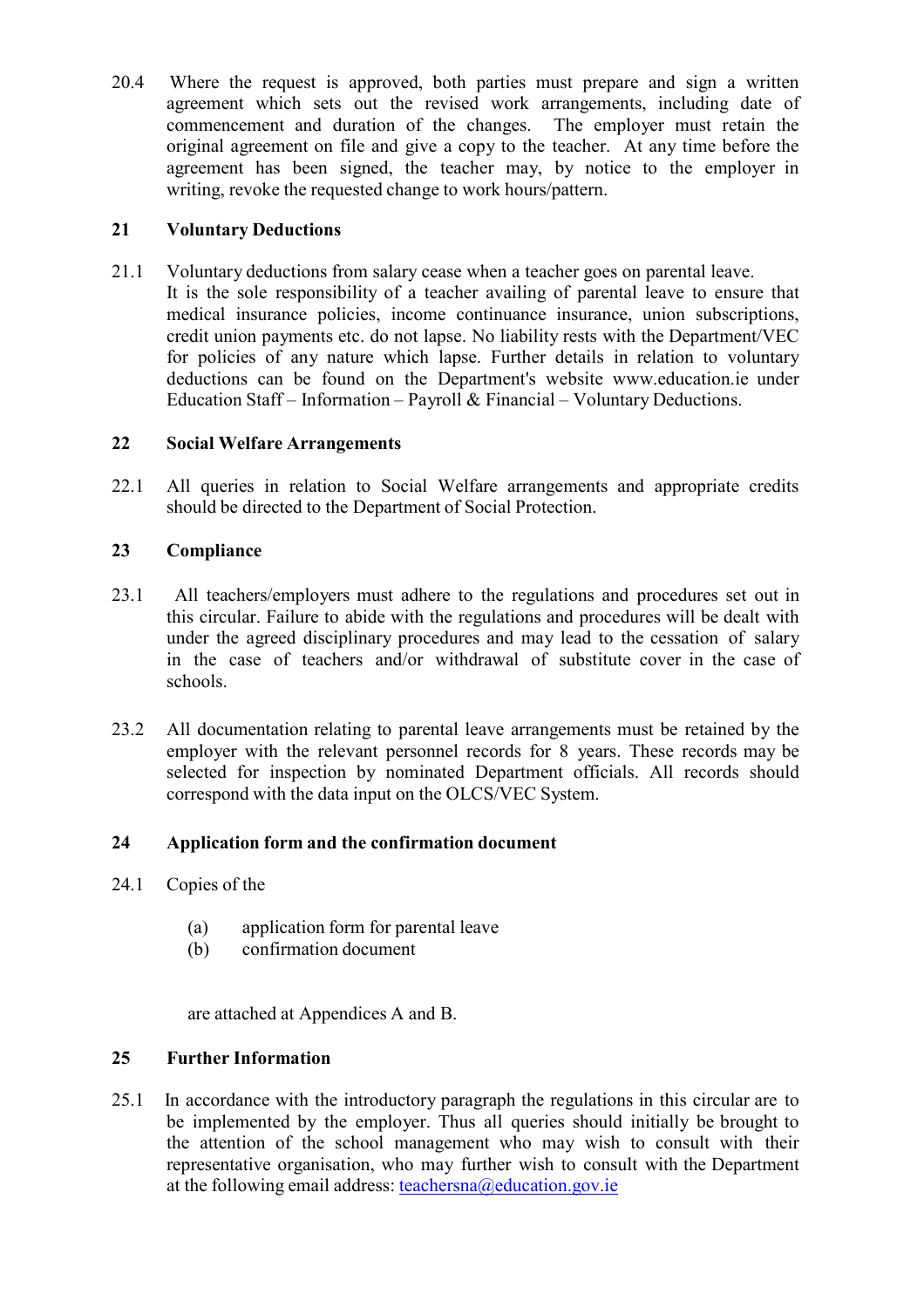# **Appendix A**

## APPLICATION FOR PARENTAL LEAVE

| (TO BE COMPLETED BY TEACHER)                                                                                                                                                                                                   |                                                                                                                  |                                                                                                                                                             |  |
|--------------------------------------------------------------------------------------------------------------------------------------------------------------------------------------------------------------------------------|------------------------------------------------------------------------------------------------------------------|-------------------------------------------------------------------------------------------------------------------------------------------------------------|--|
|                                                                                                                                                                                                                                |                                                                                                                  |                                                                                                                                                             |  |
|                                                                                                                                                                                                                                |                                                                                                                  |                                                                                                                                                             |  |
|                                                                                                                                                                                                                                |                                                                                                                  |                                                                                                                                                             |  |
| Telephone No: Note that the state of the state of the state of the state of the state of the state of the state of the state of the state of the state of the state of the state of the state of the state of the state of the | and the control of the control of the control of the control of the control of the control of the control of the |                                                                                                                                                             |  |
|                                                                                                                                                                                                                                | $PPSN:$                                                                                                          |                                                                                                                                                             |  |
| I hereby make application for parental leave in respect of:                                                                                                                                                                    |                                                                                                                  |                                                                                                                                                             |  |
|                                                                                                                                                                                                                                |                                                                                                                  |                                                                                                                                                             |  |
| parentis should accompany this application)                                                                                                                                                                                    |                                                                                                                  | (The birth certificate of the child and, where applicable, evidence of the<br>date of the adoption order of the child, or evidence of parent acting in loco |  |
| Have you previously availed of parental leave in respect of the child above?                                                                                                                                                   |                                                                                                                  |                                                                                                                                                             |  |
|                                                                                                                                                                                                                                |                                                                                                                  | $Yes \Box$ No $\Box$                                                                                                                                        |  |
| I propose to take parental leave as follows:                                                                                                                                                                                   |                                                                                                                  |                                                                                                                                                             |  |
| Please tick<br>In one continuous block of 18 weeks<br>In separate periods of weeks as follows:<br>Dates of parental leave as follows:                                                                                          |                                                                                                                  |                                                                                                                                                             |  |
| From - To:                                                                                                                                                                                                                     | From - To:                                                                                                       | From - To:                                                                                                                                                  |  |
|                                                                                                                                                                                                                                |                                                                                                                  |                                                                                                                                                             |  |
|                                                                                                                                                                                                                                |                                                                                                                  |                                                                                                                                                             |  |
|                                                                                                                                                                                                                                |                                                                                                                  |                                                                                                                                                             |  |
|                                                                                                                                                                                                                                |                                                                                                                  |                                                                                                                                                             |  |

I hereby confirm that the information recorded in this document is true and accurate and my application for parental leave is submitted in accordance with the regulations and procedures set out in circular letter 0026/2013.

Signature of Teacher: Date:

On completion please forward this Application Form to your employer